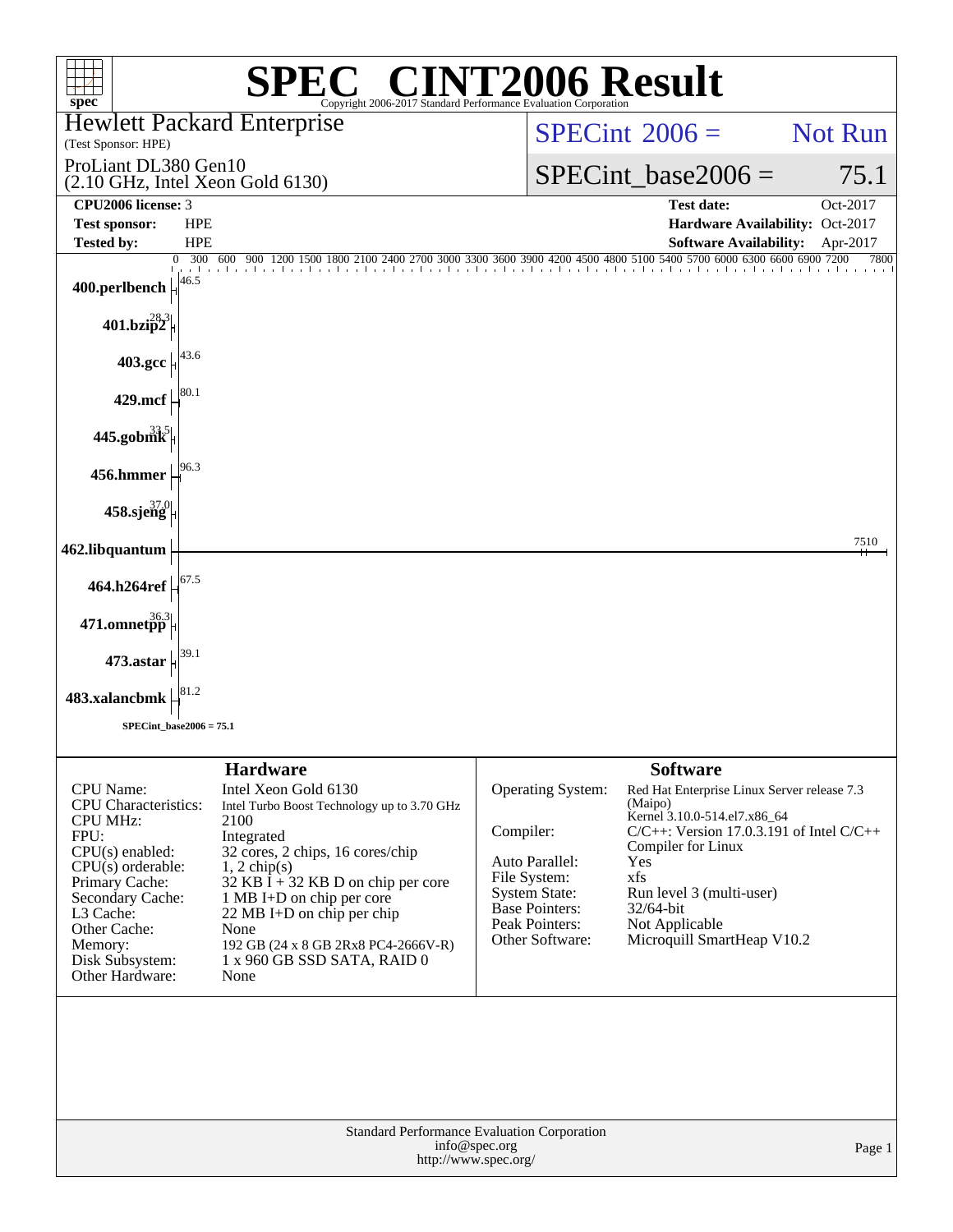

#### Hewlett Packard Enterprise

(Test Sponsor: HPE)

ProLiant DL380 Gen10

(2.10 GHz, Intel Xeon Gold 6130)

 $SPECint2006 =$  Not Run

### SPECint base2006 =  $75.1$

**[CPU2006 license:](http://www.spec.org/auto/cpu2006/Docs/result-fields.html#CPU2006license)** 3 **[Test date:](http://www.spec.org/auto/cpu2006/Docs/result-fields.html#Testdate)** Oct-2017

**[Test sponsor:](http://www.spec.org/auto/cpu2006/Docs/result-fields.html#Testsponsor)** HPE **[Hardware Availability:](http://www.spec.org/auto/cpu2006/Docs/result-fields.html#HardwareAvailability)** Oct-2017 **[Tested by:](http://www.spec.org/auto/cpu2006/Docs/result-fields.html#Testedby)** HPE **[Software Availability:](http://www.spec.org/auto/cpu2006/Docs/result-fields.html#SoftwareAvailability)** Apr-2017

### **[Results Table](http://www.spec.org/auto/cpu2006/Docs/result-fields.html#ResultsTable)**

|                                                                                                          | <b>Base</b>    |       |                |       |                |       | <b>Peak</b>    |              |                |              |                |              |
|----------------------------------------------------------------------------------------------------------|----------------|-------|----------------|-------|----------------|-------|----------------|--------------|----------------|--------------|----------------|--------------|
| <b>Benchmark</b>                                                                                         | <b>Seconds</b> | Ratio | <b>Seconds</b> | Ratio | <b>Seconds</b> | Ratio | <b>Seconds</b> | <b>Ratio</b> | <b>Seconds</b> | <b>Ratio</b> | <b>Seconds</b> | <b>Ratio</b> |
| $400.$ perlbench                                                                                         | 210            | 46.4  | 210            | 46.6  | 210            | 46.5  |                |              |                |              |                |              |
| 401.bzip2                                                                                                | 341            | 28.3  | 341            | 28.3  | 341            | 28.3  |                |              |                |              |                |              |
| $403.\mathrm{gcc}$                                                                                       | 184            | 43.7  | 185            | 43.6  | 185            | 43.6  |                |              |                |              |                |              |
| $429$ .mcf                                                                                               | 114            | 80.1  | 116            | 78.9  | 113            | 80.4  |                |              |                |              |                |              |
| $445$ .gobmk                                                                                             | 313            | 33.5  | 313            | 33.5  | 313            | 33.5  |                |              |                |              |                |              |
| 456.hmmer                                                                                                | 97.1           | 96.1  | 96.9           | 96.3  | 96.4           | 96.8  |                |              |                |              |                |              |
| $458$ .sjeng                                                                                             | 327            | 37.0  | 327            | 37.0  | 327            | 37.0  |                |              |                |              |                |              |
| 462.libquantum                                                                                           | 2.68           | 7730  | 2.76           | 7510  | 2.78           | 7460  |                |              |                |              |                |              |
| 464.h264ref                                                                                              | 326            | 67.9  | 328            | 67.5  | 329            | 67.2  |                |              |                |              |                |              |
| 471.omnetpp                                                                                              | 172            | 36.3  | 173            | 36.1  | 172            | 36.3  |                |              |                |              |                |              |
| $473$ . astar                                                                                            | 180            | 39.1  | 180            | 39.0  | 179            | 39.2  |                |              |                |              |                |              |
| 483.xalancbmk                                                                                            | 84.9           | 81.3  | 85.0           | 81.2  | 85.1           | 81.1  |                |              |                |              |                |              |
| Results appear in the order in which they were run. Bold underlined text indicates a median measurement. |                |       |                |       |                |       |                |              |                |              |                |              |

### **[Operating System Notes](http://www.spec.org/auto/cpu2006/Docs/result-fields.html#OperatingSystemNotes)**

 Stack size set to unlimited using "ulimit -s unlimited" Transparent Huge Pages enabled by default Filesystem page cache cleared with: shell invocation of 'sync; echo 3 > /proc/sys/vm/drop\_caches' prior to run irqbalance disabled with "systemctl stop irqbalance" tuned profile set wtih "tuned-adm profile throughput-performance"

### **[Platform Notes](http://www.spec.org/auto/cpu2006/Docs/result-fields.html#PlatformNotes)**

 BIOS Configuration: Intel Hyperthreading set to Disabled Thermal Configuration set to Maximum Cooling Memory Patrol Scrubbing set to Disabled LLC Prefetcher set to Enabled LLC Dead Line Allocation set to Disabled Workload Pofile set to General Peak Frequency Compute Energy/Performance Bias set to Maximum Performance Uncore Frequency Scaling set to Auto Workload Pofile set to Custom NUMA Group Size Optimization set to Flat

 Sysinfo program /home/cpu2006/config/sysinfo.rev6993 Revision 6993 of 2015-11-06 (b5e8d4b4eb51ed28d7f98696cbe290c1) running on DL380Gen10 Thu Oct 5 03:35:13 2017

 This section contains SUT (System Under Test) info as seen by some common utilities. To remove or add to this section, see:

Continued on next page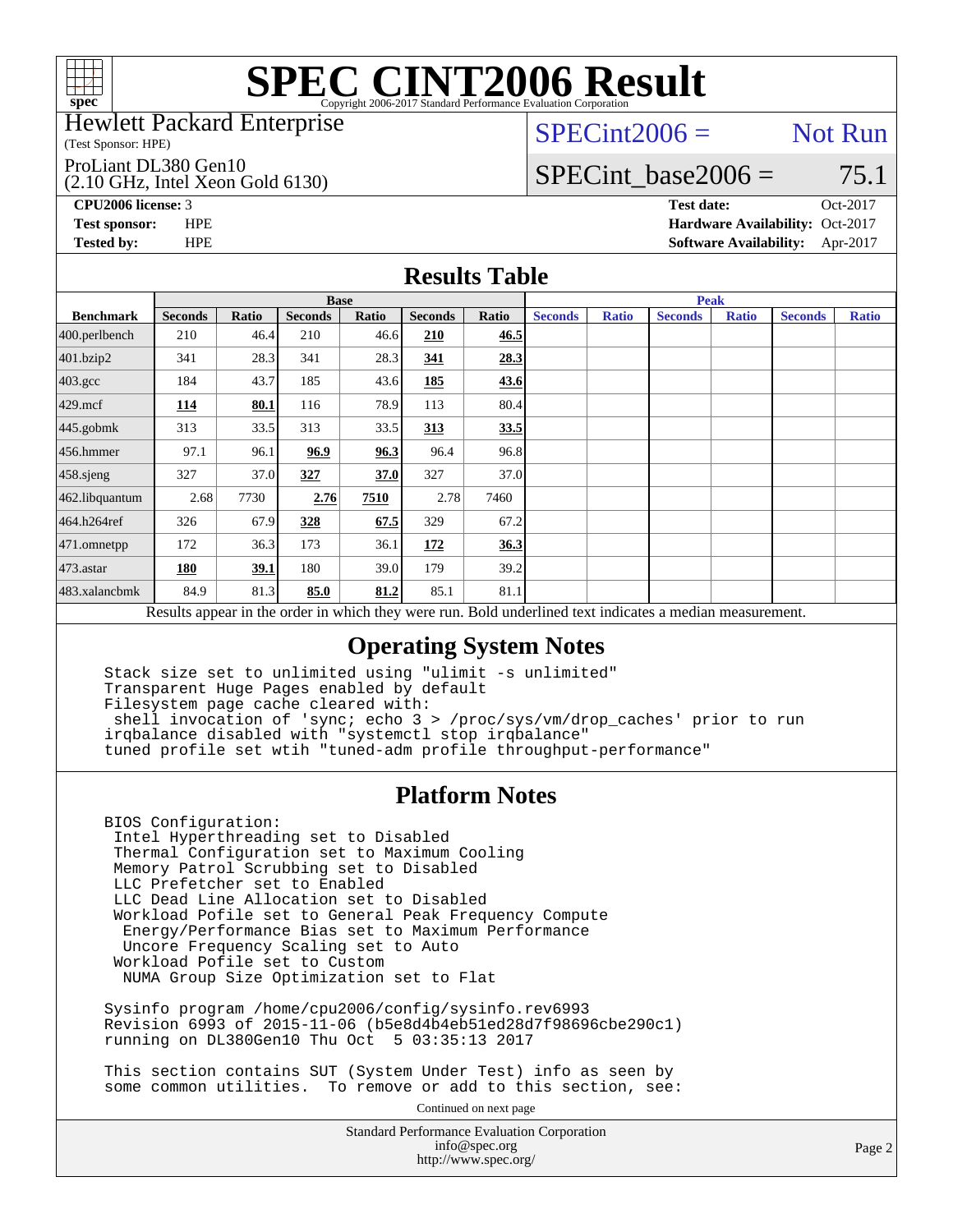

Hewlett Packard Enterprise

(2.10 GHz, Intel Xeon Gold 6130)

(Test Sponsor: HPE)

 $SPECint2006 =$  Not Run

ProLiant DL380 Gen10

 $SPECTnt\_base2006 = 75.1$ 

#### **[CPU2006 license:](http://www.spec.org/auto/cpu2006/Docs/result-fields.html#CPU2006license)** 3 **[Test date:](http://www.spec.org/auto/cpu2006/Docs/result-fields.html#Testdate)** Oct-2017

**[Test sponsor:](http://www.spec.org/auto/cpu2006/Docs/result-fields.html#Testsponsor)** HPE **[Hardware Availability:](http://www.spec.org/auto/cpu2006/Docs/result-fields.html#HardwareAvailability)** Oct-2017 **[Tested by:](http://www.spec.org/auto/cpu2006/Docs/result-fields.html#Testedby)** HPE **[Software Availability:](http://www.spec.org/auto/cpu2006/Docs/result-fields.html#SoftwareAvailability)** Apr-2017

### **[Platform Notes \(Continued\)](http://www.spec.org/auto/cpu2006/Docs/result-fields.html#PlatformNotes)**

 <http://www.spec.org/cpu2006/Docs/config.html#sysinfo> From /proc/cpuinfo model name : Intel(R) Xeon(R) Gold 6130 CPU @ 2.10GHz 2 "physical id"s (chips) 32 "processors" cores, siblings (Caution: counting these is hw and system dependent. The following excerpts from /proc/cpuinfo might not be reliable. Use with caution.) cpu cores : 16 siblings : 16 physical 0: cores 0 1 2 3 4 5 6 7 8 9 10 11 12 13 14 15 physical 1: cores 0 1 2 3 4 5 6 7 8 9 10 11 12 13 14 15 cache size : 22528 KB From /proc/meminfo<br>MemTotal: 197572716 kB HugePages\_Total: 0<br>Hugepagesize: 2048 kB Hugepagesize: From /etc/\*release\* /etc/\*version\* os-release: NAME="Red Hat Enterprise Linux Server" VERSION="7.3 (Maipo)" ID="rhel" ID\_LIKE="fedora" VERSION\_ID="7.3" PRETTY\_NAME="Red Hat Enterprise Linux Server 7.3 (Maipo)" ANSI\_COLOR="0;31" CPE\_NAME="cpe:/o:redhat:enterprise\_linux:7.3:GA:server" redhat-release: Red Hat Enterprise Linux Server release 7.3 (Maipo) system-release: Red Hat Enterprise Linux Server release 7.3 (Maipo) system-release-cpe: cpe:/o:redhat:enterprise\_linux:7.3:ga:server uname -a: Linux DL380Gen10 3.10.0-514.el7.x86\_64 #1 SMP Wed Oct 19 11:24:13 EDT 2016 x86\_64 x86\_64 x86\_64 GNU/Linux run-level 3 Oct 5 03:34 SPEC is set to: /home/cpu2006 Filesystem Type Size Used Avail Use% Mounted on<br>/dev/mapper/rhel-home xfs 839G 23G 817G 3% /home /dev/mapper/rhel-home xfs 839G Additional information from dmidecode: Warning: Use caution when you interpret this section. The 'dmidecode' program reads system data which is "intended to allow hardware to be accurately determined", but the intent may not be met, as there are frequent changes to hardware, firmware, and the "DMTF SMBIOS" standard. BIOS HPE U30 09/29/2017 Memory: Continued on next page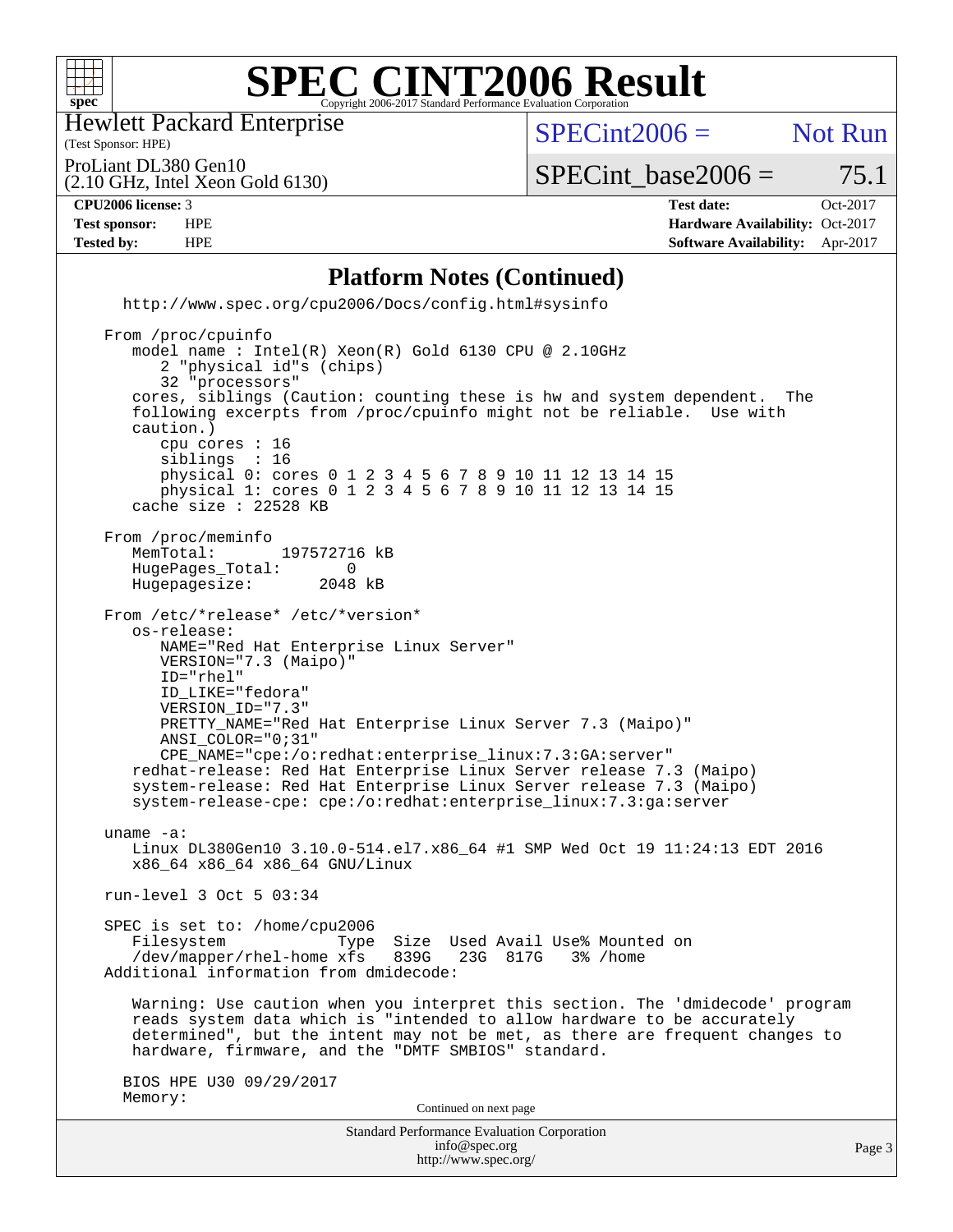

(Test Sponsor: HPE) Hewlett Packard Enterprise

 $SPECint2006 =$  Not Run

ProLiant DL380 Gen10

(2.10 GHz, Intel Xeon Gold 6130)

**[Tested by:](http://www.spec.org/auto/cpu2006/Docs/result-fields.html#Testedby)** HPE **[Software Availability:](http://www.spec.org/auto/cpu2006/Docs/result-fields.html#SoftwareAvailability)** Apr-2017

 $SPECTnt\_base2006 = 75.1$ 

**[CPU2006 license:](http://www.spec.org/auto/cpu2006/Docs/result-fields.html#CPU2006license)** 3 **[Test date:](http://www.spec.org/auto/cpu2006/Docs/result-fields.html#Testdate)** Oct-2017 **[Test sponsor:](http://www.spec.org/auto/cpu2006/Docs/result-fields.html#Testsponsor)** HPE **[Hardware Availability:](http://www.spec.org/auto/cpu2006/Docs/result-fields.html#HardwareAvailability)** Oct-2017

#### **[Platform Notes \(Continued\)](http://www.spec.org/auto/cpu2006/Docs/result-fields.html#PlatformNotes)**

24x UNKNOWN NOT AVAILABLE 8 GB 2 rank 2666 MHz

(End of data from sysinfo program)

### **[General Notes](http://www.spec.org/auto/cpu2006/Docs/result-fields.html#GeneralNotes)**

Environment variables set by runspec before the start of the run:  $KMP$  AFFINITY = "granularity=fine, compact" LD\_LIBRARY\_PATH = "/home/cpu2006/lib/ia32:/home/cpu2006/lib/intel64" LD\_LIBRARY\_PATH = "\$LD\_LIBRARY\_PATH:/home/cpu2006/sh10.2" OMP\_NUM\_THREADS = "32"

 Binaries compiled on a system with 1x Intel Core i7-4790 CPU + 32GB RAM memory using Redhat Enterprise Linux 7.2

## **[Base Compiler Invocation](http://www.spec.org/auto/cpu2006/Docs/result-fields.html#BaseCompilerInvocation)**

[C benchmarks](http://www.spec.org/auto/cpu2006/Docs/result-fields.html#Cbenchmarks): [icc -m64](http://www.spec.org/cpu2006/results/res2017q4/cpu2006-20171017-50284.flags.html#user_CCbase_intel_icc_64bit_bda6cc9af1fdbb0edc3795bac97ada53)

[C++ benchmarks:](http://www.spec.org/auto/cpu2006/Docs/result-fields.html#CXXbenchmarks) [icpc -m64](http://www.spec.org/cpu2006/results/res2017q4/cpu2006-20171017-50284.flags.html#user_CXXbase_intel_icpc_64bit_fc66a5337ce925472a5c54ad6a0de310)

### **[Base Portability Flags](http://www.spec.org/auto/cpu2006/Docs/result-fields.html#BasePortabilityFlags)**

 400.perlbench: [-DSPEC\\_CPU\\_LP64](http://www.spec.org/cpu2006/results/res2017q4/cpu2006-20171017-50284.flags.html#b400.perlbench_basePORTABILITY_DSPEC_CPU_LP64) [-DSPEC\\_CPU\\_LINUX\\_X64](http://www.spec.org/cpu2006/results/res2017q4/cpu2006-20171017-50284.flags.html#b400.perlbench_baseCPORTABILITY_DSPEC_CPU_LINUX_X64) 401.bzip2: [-DSPEC\\_CPU\\_LP64](http://www.spec.org/cpu2006/results/res2017q4/cpu2006-20171017-50284.flags.html#suite_basePORTABILITY401_bzip2_DSPEC_CPU_LP64) 403.gcc: [-DSPEC\\_CPU\\_LP64](http://www.spec.org/cpu2006/results/res2017q4/cpu2006-20171017-50284.flags.html#suite_basePORTABILITY403_gcc_DSPEC_CPU_LP64) 429.mcf: [-DSPEC\\_CPU\\_LP64](http://www.spec.org/cpu2006/results/res2017q4/cpu2006-20171017-50284.flags.html#suite_basePORTABILITY429_mcf_DSPEC_CPU_LP64) 445.gobmk: [-DSPEC\\_CPU\\_LP64](http://www.spec.org/cpu2006/results/res2017q4/cpu2006-20171017-50284.flags.html#suite_basePORTABILITY445_gobmk_DSPEC_CPU_LP64) 456.hmmer: [-DSPEC\\_CPU\\_LP64](http://www.spec.org/cpu2006/results/res2017q4/cpu2006-20171017-50284.flags.html#suite_basePORTABILITY456_hmmer_DSPEC_CPU_LP64) 458.sjeng: [-DSPEC\\_CPU\\_LP64](http://www.spec.org/cpu2006/results/res2017q4/cpu2006-20171017-50284.flags.html#suite_basePORTABILITY458_sjeng_DSPEC_CPU_LP64) 462.libquantum: [-DSPEC\\_CPU\\_LP64](http://www.spec.org/cpu2006/results/res2017q4/cpu2006-20171017-50284.flags.html#suite_basePORTABILITY462_libquantum_DSPEC_CPU_LP64) [-DSPEC\\_CPU\\_LINUX](http://www.spec.org/cpu2006/results/res2017q4/cpu2006-20171017-50284.flags.html#b462.libquantum_baseCPORTABILITY_DSPEC_CPU_LINUX) 464.h264ref: [-DSPEC\\_CPU\\_LP64](http://www.spec.org/cpu2006/results/res2017q4/cpu2006-20171017-50284.flags.html#suite_basePORTABILITY464_h264ref_DSPEC_CPU_LP64) 471.omnetpp: [-DSPEC\\_CPU\\_LP64](http://www.spec.org/cpu2006/results/res2017q4/cpu2006-20171017-50284.flags.html#suite_basePORTABILITY471_omnetpp_DSPEC_CPU_LP64) 473.astar: [-DSPEC\\_CPU\\_LP64](http://www.spec.org/cpu2006/results/res2017q4/cpu2006-20171017-50284.flags.html#suite_basePORTABILITY473_astar_DSPEC_CPU_LP64) 483.xalancbmk: [-DSPEC\\_CPU\\_LP64](http://www.spec.org/cpu2006/results/res2017q4/cpu2006-20171017-50284.flags.html#suite_basePORTABILITY483_xalancbmk_DSPEC_CPU_LP64) [-DSPEC\\_CPU\\_LINUX](http://www.spec.org/cpu2006/results/res2017q4/cpu2006-20171017-50284.flags.html#b483.xalancbmk_baseCXXPORTABILITY_DSPEC_CPU_LINUX)

## **[Base Optimization Flags](http://www.spec.org/auto/cpu2006/Docs/result-fields.html#BaseOptimizationFlags)**

[C benchmarks](http://www.spec.org/auto/cpu2006/Docs/result-fields.html#Cbenchmarks): [-xCORE-AVX2](http://www.spec.org/cpu2006/results/res2017q4/cpu2006-20171017-50284.flags.html#user_CCbase_f-xCORE-AVX2) [-ipo](http://www.spec.org/cpu2006/results/res2017q4/cpu2006-20171017-50284.flags.html#user_CCbase_f-ipo) [-O3](http://www.spec.org/cpu2006/results/res2017q4/cpu2006-20171017-50284.flags.html#user_CCbase_f-O3) [-no-prec-div](http://www.spec.org/cpu2006/results/res2017q4/cpu2006-20171017-50284.flags.html#user_CCbase_f-no-prec-div) [-parallel](http://www.spec.org/cpu2006/results/res2017q4/cpu2006-20171017-50284.flags.html#user_CCbase_f-parallel) [-qopt-prefetch](http://www.spec.org/cpu2006/results/res2017q4/cpu2006-20171017-50284.flags.html#user_CCbase_f-qopt-prefetch) [-auto-p32](http://www.spec.org/cpu2006/results/res2017q4/cpu2006-20171017-50284.flags.html#user_CCbase_f-auto-p32)

Continued on next page